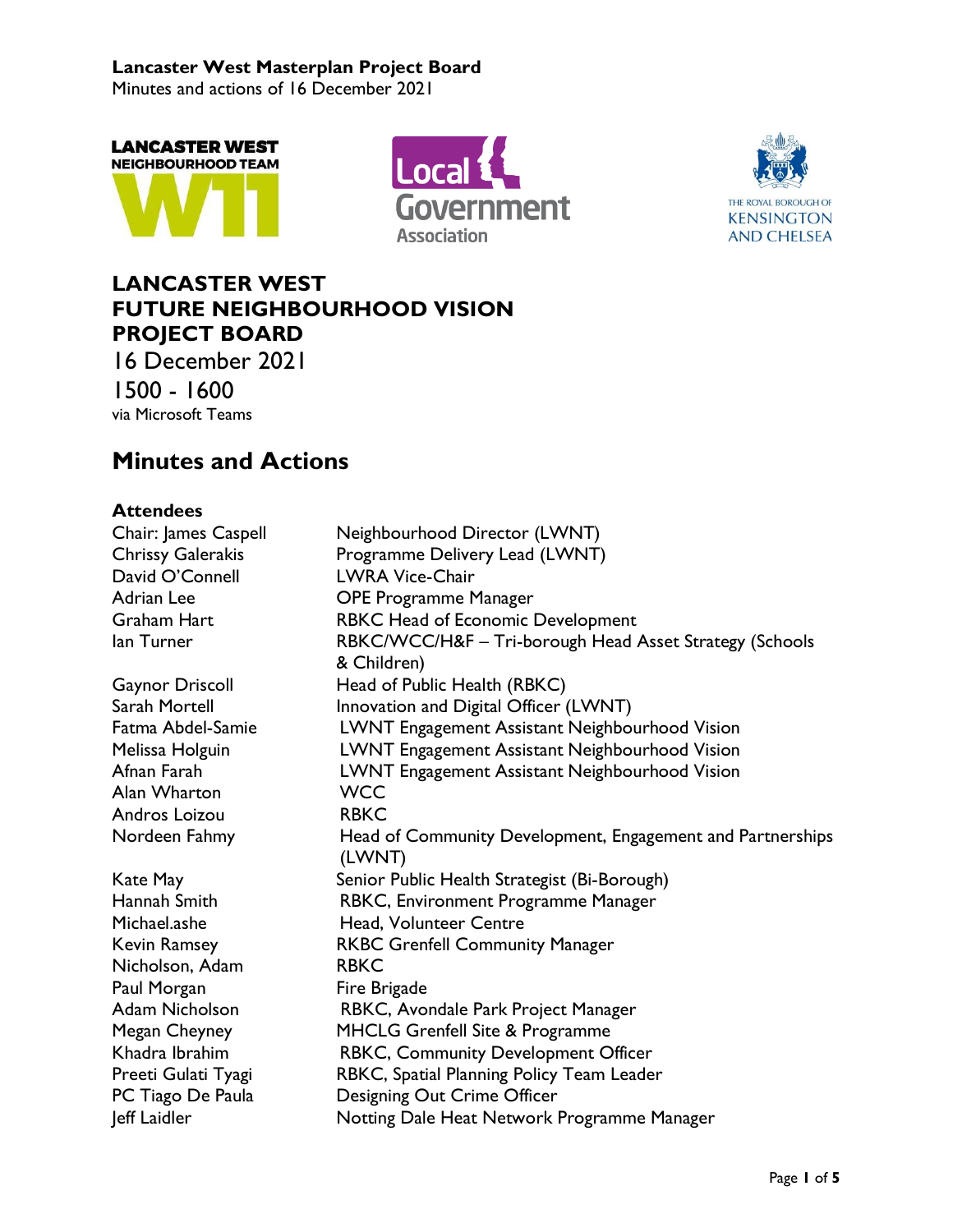Minutes and actions of 16 December 2021

#### **Arup**

Bettisabel Lamelo Farhat Nour Joana Ferro

#### **Apologies:**

| Donna Tilley           | London Fire Brigade                                                      |
|------------------------|--------------------------------------------------------------------------|
|                        | One Public Estate                                                        |
| Abigail Raymond        |                                                                          |
| Mary Mullix            | Director - North Kensington Health Recovery                              |
| Ullash Karia           | RBKC, Head of Leisure                                                    |
| Darren Peters          | London Fire Brigade                                                      |
| Natasha Bishop         | RBKC Head of Early Help and Social Work                                  |
| Aimee Kelleher         | Head Teacher, St Francis of Assisi                                       |
| <b>Andrew Hatch</b>    | <b>TFL</b>                                                               |
| lain Killingbeck       | <b>TFL</b>                                                               |
| <b>Bob Klaber</b>      | Director of Strategy, Research & Innovation (Imperial College<br>London) |
| <b>Stuart Priestly</b> | Chief Community Safety Officer (RBKC)                                    |
| Linda Hadri            | Head of Programme Management Office (MHCLG)                              |
| Anca Giurgiu           | Sustainability Programs Manager (RBKC)                                   |
| Jez Dyer               | <b>One Public Estate</b>                                                 |
| Roger Winfield         | RBKC, Sports Contract officer                                            |
| Sam Woodhams           | <b>LFB</b>                                                               |
| Kerine De-Freitas      | <b>RBKC - Property Services</b>                                          |
| Abbas Dadou            | <b>LWRA Chair</b>                                                        |
| Aiste Gasparaviciute   | <b>Waste Action Officer CGCS (RBKC)</b>                                  |
| Kate Brady             | <b>NHS/CCG Estates</b>                                                   |
| Olugunna, Alison       | Head of Capital Programme (RBKC)                                         |
| Patrick Clark          | <b>TFL Engagement Manager</b>                                            |
| Monica Castelino       | Leisure Services Manager (RBKC)                                          |
| Shaun Haden            | Head of Strategic Programmes & Innovation (LWNT)                         |
| Marina Kroyer          | Change for Life                                                          |
| Paul Bird              | <b>Continuing Police Improvement</b>                                     |
|                        |                                                                          |

#### **1.0 REVIEW OF ACTIONS**

1.1 James Caspell took us through the actions from the last Project Boards and confirmed completion and progress.

#### **2.0YOU SAID, WE DID**

2.1 James Caspell took the Project Board through the next standing item on the agenda – You Said, We Did – to ensure we remain accountable to what residents tell us with regards to this Future Neighbourhood Vision, and how the programme incorporates that feedback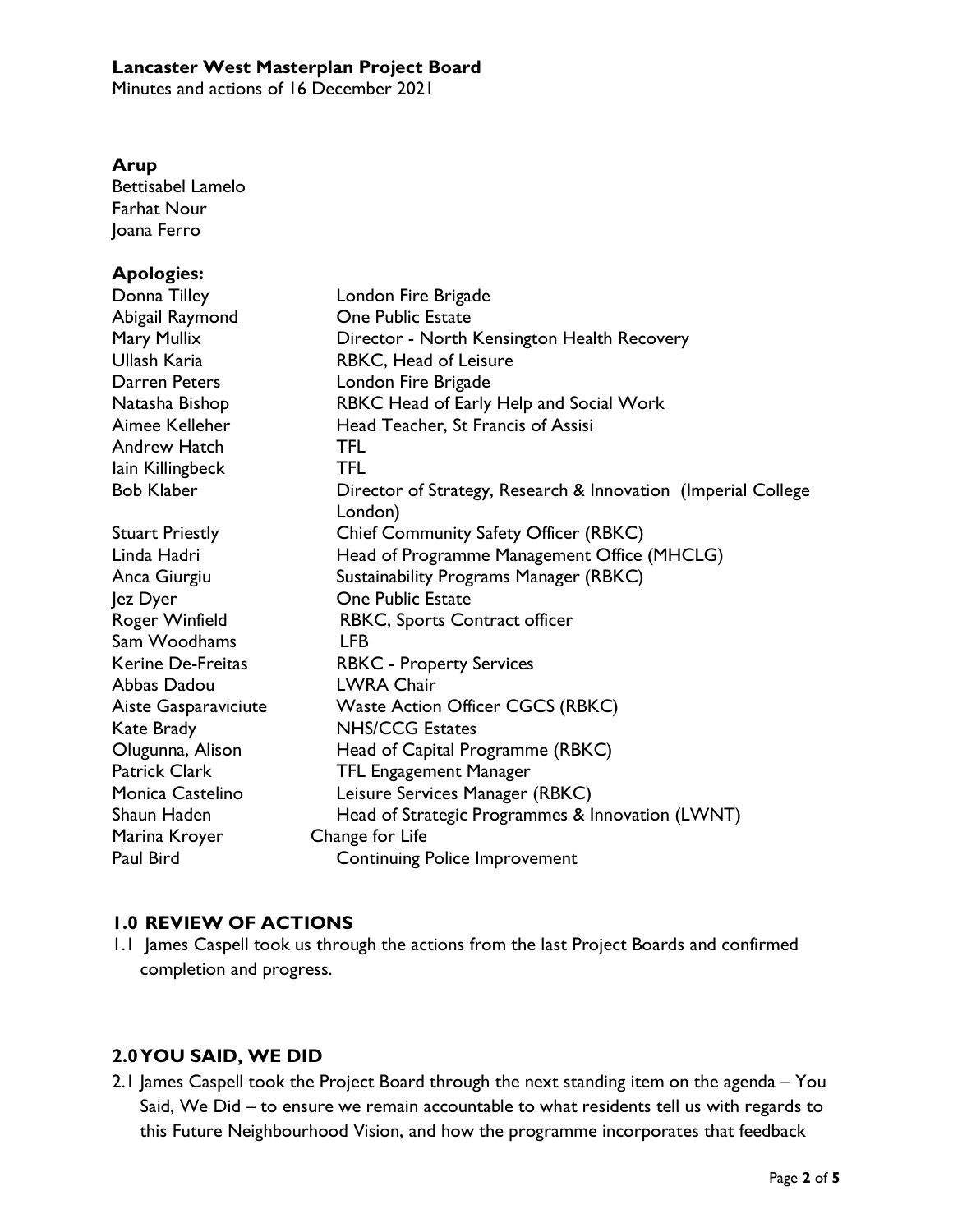Minutes and actions of 16 December 2021

2.2 New additions include:

 $\Box$ Using resident engagement data throughout the Future Neighbourhood Vision to select and shortlist the Exemplar Project for the Demonstrate Phase – Training and Employment Centre

## **3.0PROGRESS TO DATE**

- 3.1 Chrissy Galerakis gave the Project Board a recap of the Future Neighbourhood Vision Programme Timeline highlighting that we are at the Demonstrate Phase
- 3.2 Chrissy Galerakis shared the latest final deliverables from the Future Neighbourhood Vision piece including:
	- $\Box$ Baseline Report – providing an overview of needs and wants from a thorough analysis of resident engagement, stakeholder interviews, desk review of engagement data from across the ward and service providers, as well as secondary data where available
	- $\Box$ Playbook of Ideas – pulling together relevant case studies of best practice from around the world with useful information that all service providers can use in the design and development of projects and programmes
	- $\Box$ All deliverables can be found:<https://www.wearew11.org/en/page/76616/>
- 3.3 Chrissy Galerakis talked about the latest draft deliverable that we are asking for stakeholder feedback on – Opportunities Map
	- In particular want stakeholder feedback on the Appendix: Project  $\Box$ Summaries and whether:
		- 3.3..1 There is any other considerations we should incorporate
		- 3.3..2 There is any issues or concerns with the proposed locations
		- 3.3..3 There are any potential locations that haven't been included and should be

#### **4.0TRAINING AND EMPLOYMENT CENTRE**

- 4.1 Chrissy Galerakis gave an overview of the development of the Training and Employment Centre in the context of the overall Lancaster West Future Neighbourhood Vision Programme Timeline as the selected project to be taken through the Demonstrate Phase with ARUP.
- 4.2 Chrissy Galerakis gave a summary of the Steering Groups' decision and steer around the Training and Employment Centre, namely that it would be divided into three phases:
	- $\Box$ Phase 1 – short-immediate term and using existing assets and services
	- $\Box$ Phase II – medium term and using assets outside of the estate in more of a campus style approach, designing bespoke services with service providers
	- $\Box$ Phase III – long term where we will look to build a dedicated physical space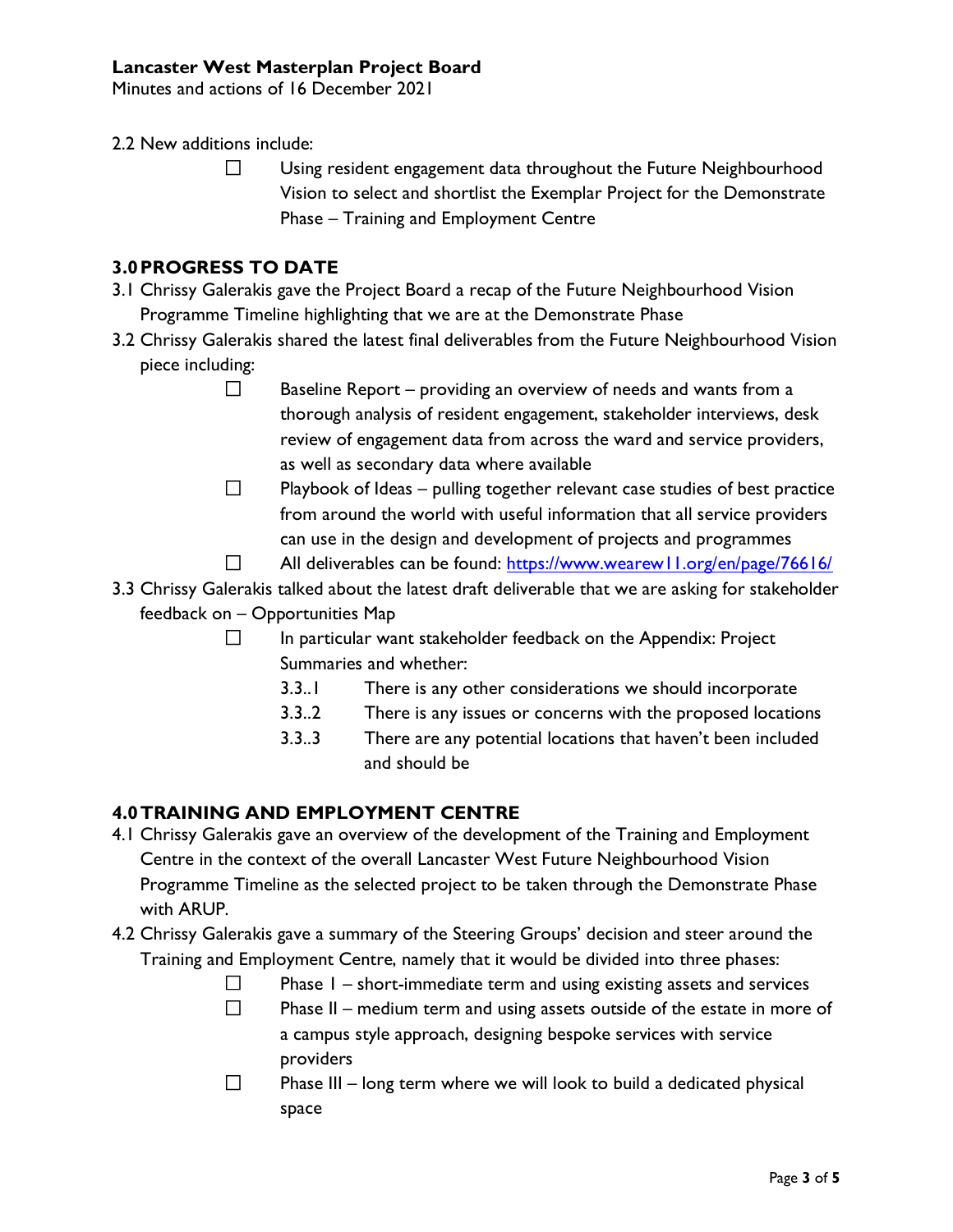Minutes and actions of 16 December 2021

- 4.3 Adrian Lee highlighted a need to ensure we try and work with and utilise KAA which is next to the estate and looked to Ian Turner and Alan Wharton to make the connection.
- 4.4 Chrissy Galerakis then facilitated a shared brainstorm

[\(https://jamboard.google.com/d/1GpraG\\_i-](https://jamboard.google.com/d/1GpraG_i-teT6VgqQMRjqbuRIShXau_dBI_HJ0pars1A/edit?usp=sharing)

[teT6VgqQMRjqbuRIShXau\\_dBI\\_HJ0pars1A/edit?usp=sharing\)](https://jamboard.google.com/d/1GpraG_i-teT6VgqQMRjqbuRIShXau_dBI_HJ0pars1A/edit?usp=sharing)

- $\Box$ Do you have any thoughts or feedback on the proposed approach so far?
- Does your organisation own/use assets that might be useful at one of the  $\Box$
- Phases identified of the training and employment programme?
- $\Box$ How else could your organisation get involved?
- 4.5 Highlights from the discussion include:
	- $\Box$ Ensuring we consider how residents are involved the design process so that it is truly meaningful, responsive and for those that actually need the service
	- $\Box$ Ensuring that we consider and look to lessons from other examples of Training and Employment ventures and where they potentially went wrong

#### **5.0NEXT STEPS**

- 5.1 Review and Refine Opportunities Map (Jan Feb 2022)
- 5.2 Develop Exemplar Project (Training and Employment Centre) (Jan Mar 2022)
	- $\Box$ Event planned for 15/01/2022
	- $\Box$ Contingency plans are being prepared for COVID in case we need to move the event online
- 5.3 Adrian Lee then took us through broader tasks and timelines to do with the broader
	- programme
		- $\Box$ Identify Project Workstreams for Neighbourhood Services Hub (Mar 2022)
		- $\Box$ Additional Opportunities for Development of New Homes (Mar-Apr 2022)
		- $\Box$ Project Completion and Sign-off

#### 5.4 **ACTION SUMMARY**

| <b>REF</b> | <b>ITEM ACTION</b>                                                                                                | OWNER TARGET              | <b>DATE</b>        |
|------------|-------------------------------------------------------------------------------------------------------------------|---------------------------|--------------------|
|            | Chrissy Galerakis to circulate the Opportunities Map for comment and<br>review.                                   | Chrissy<br>Galerakis 2021 | December           |
|            | Project Board members to all review the Opportunities Map Report and All<br>provide comments to Chrissy Galerakis |                           | 06 January<br>2022 |